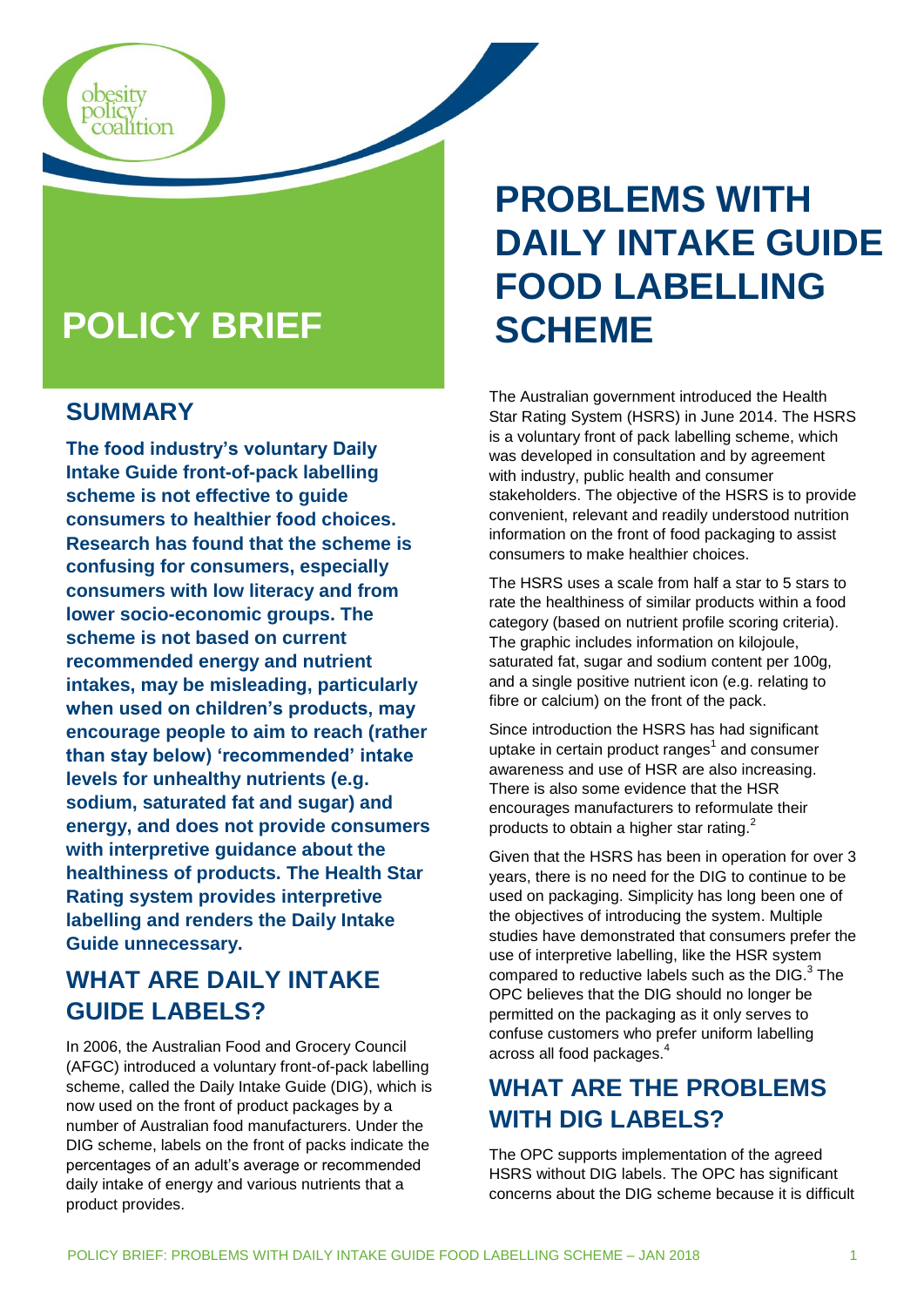

to understand and use, and may mislead consumers about the healthiness of packaged foods.

#### **1. DIG labels are confusing, difficult to interpret and rarely used**

There is a lack of independent scientific research to support the effectiveness of DIG labels.

Numerous studies conducted in Australia and overseas have found that consumers find the DIG and other similar schemes confusing and difficult to interpret,<sup>5</sup> especially consumers with low levels of literacy.<sup>6</sup>

A 2008 study by a collaboration of public health groups in Australia (including the OPC) found that DIG schemes are not as well understood by consumers as interpretive labelling systems (e.g. multiple traffic light labels or the HSRS) which provide consumers with interpretive guidance about the healthiness of the product. This study also found that consumers from lower socio-economic groups have particular difficulty using the DIG scheme (but not other front-of-pack schemes, such as multiple traffic light labels). $<sup>7</sup>$ </sup>

The 2011 national Review of Labelling Law and Policy noted that the DIG scheme is confusing for consumers, particularly problematic for consumers with low levels of literacy, and 'challenging for consumers to use... in the context of their daily diet<sup>2</sup>.<sup>2</sup>

Many consumers are likely to find it difficult to understand the DIG scheme's percentage values, and to keep track of and add the percentages they have consumed from various products over the course of a day. A UK survey found that almost half (47%) of adults have difficulty using simple percentages.<sup>8</sup>

In addition, CHOICE research indicates that most Australians have never heard of the DIG scheme. The CHOICE survey found that 62% of consumers surveyed had never heard of the scheme, or at best rarely use it to choose food products, and 62% of those surveyed would support the HSRS replacing the DIG scheme.<sup>9</sup>

#### **2. DIG labels are not based on current recommended intakes**

The DIG scheme is based on a daily energy intake of 8,700 kilojoules. This intake level is based on average actual energy intake for adults in Australia in 1995, and New Zealand in 1991.<sup>10</sup> It is not, and has

never been, a recommended level of kilojoule intake for average adults. The 8,700 kilojoule intake level is unlikely to reflect the current average energy intake level of Australian consumers or the appropriate intake for an average consumer. It is also not an appropriate guide for consumers with lower or higher energy needs, such as children or older people.

In addition, DIG nutrient labels are based on recommended daily intake values for nutrients published in 1991 and no longer reflect current scientific evidence. New Nutrient Reference Values for Australia and New Zealand were released in 2006 by the National Health and Medical Research Council, replacing the previous Recommended Dietary Intakes. However, these new values have not yet been included in the Food Standards Code. Consequently, the DIG scheme is based on out-ofdate values.

This is particularly significant in relation to sugar. The DIG labels for sugar are based on an adult's recommended maximum daily intake of 90 grams of sugar per day, equating to a contribution of 17.5% to total daily kilojoule intake (1,522 kJ).This figure is understood to represent the mid-point of the NHMRC's recommendation for the contribution of sugar to energy in the adult diet of up to 15-20%, which was made in 2003. $11$  More recently, the NHMRC *Australian Dietary Guidelines 2013* have cautioned that children and adults should limit their intake of food and drinks containing added sugar. The WHO's guidelines on sugar consumption now recommend that added sugar intake be restricted to less than 10% of a person's energy intake and to 5% for the best health outcomes.<sup>12</sup> The discrepancy between the information on which the DIG labels are based and current government recommendations compounds the potential for DIG labels to mislead, as consumers may (wrongly) assume that the reference value is consistent with current recommendations of peak health bodies.

#### **3. DIG labels are not based on recommended intakes for all persons**

The DIG scheme is supposed to be based on the energy and nutrient needs of an average consumer, but people's energy and nutrient needs vary widely according to factors such as age, gender, weight, illness factors and activity levels. The scheme may

 $\overline{a}$ 

Food Standards Australia New Zealand undertook consultation in 2010 on including the 2006 Nutrient Reference Values in the Food Standards Code but this had not yet occurred.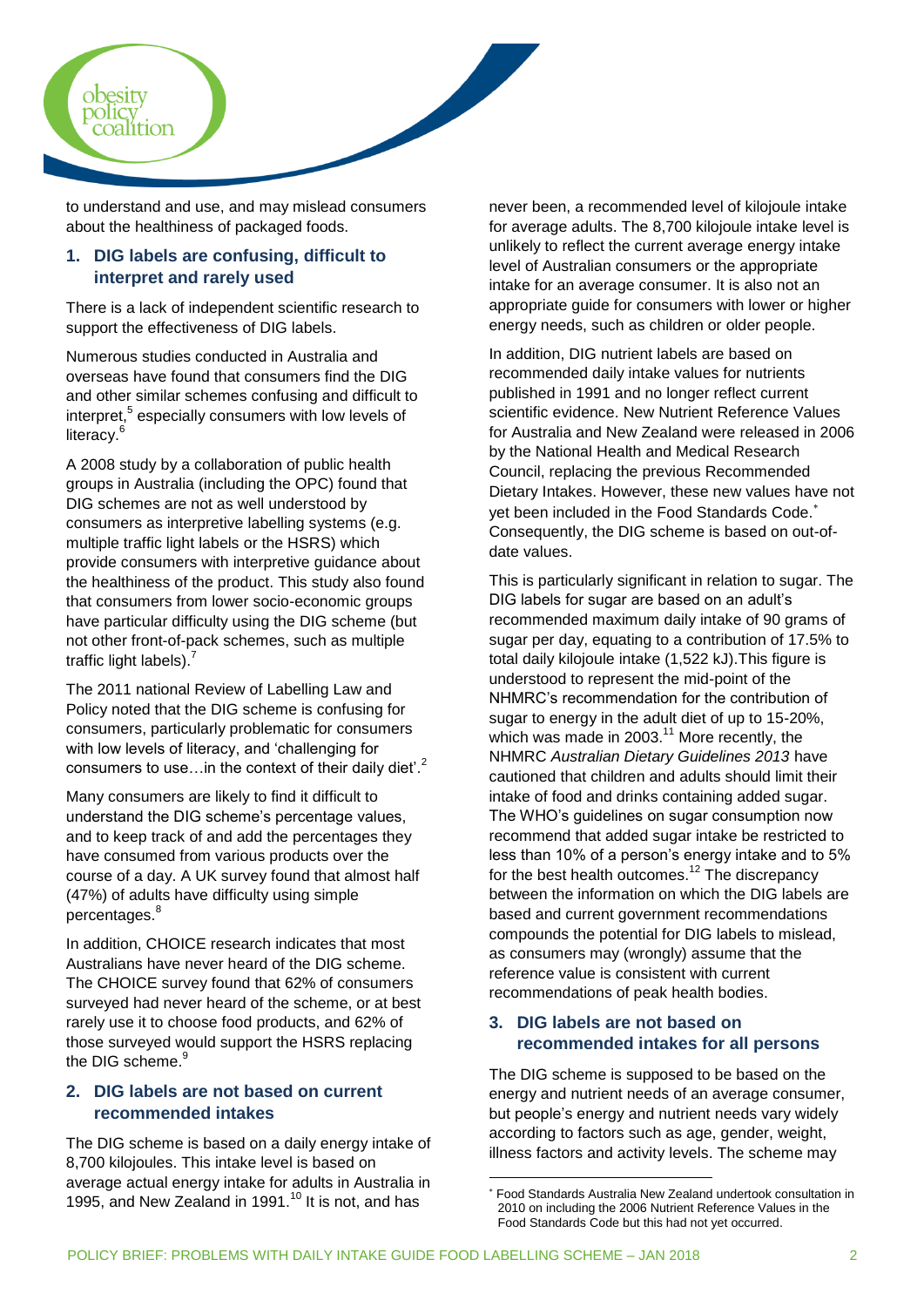

lead people to underestimate the proportion of energy and nutrients particular foods contribute to their diets, and to consume more than they require.

#### **4. DIG labels use adult reference values for children's products**

In particular, DIG labels are often used on products aimed at children, despite the fact that the DIG reference values are based on an average adult's daily energy and recommended nutrient intakes and are not suitable for children. For example, DIG labels using adult reference values appear on Uncle Toby's Roll-Ups, Kellogg's LCMs, and a range of snack size potato chips that appeal to children.

Adults' energy needs are vastly higher than those of children, particularly young children. For example, estimated energy requirements per day for 5-yearolds are 2,500 kilojoules for boys and 2,300 kilojoules for girls.<sup>13</sup>This means that DIG values grossly underestimate the contribution that products make to children's requirements.

Consequently, the DIG scheme may lead parents to overestimate children's energy needs and underestimate how much energy products contribute to these needs, resulting in children consuming more energy than they require. This is of serious concern when 27%of Australian children are overweight or obese.<sup>14</sup>

#### **5. DIG labels are based on variable serving sizes**

DIG values are based on variable serving sizes that are set by manufacturers. This has the potential to mislead consumers in relation to the energy value and nutrition content of products containing multiple non-fixed serves, such as breakfast cereals, as manufacturers are able to base values on smaller than realistic serving sizes so that products appear to make a smaller contribution to recommended daily intakes of energy, fat, sugar and/or salt (e.g. recommended serving sizes for some breakfast cereals are 30g and for others are 45g).

#### **6. DIG labels use inconsistent reference values**

Under the scheme, manufacturers may choose to display DIG information for energy only (and not for any core nutrients) if label space is limited or the product is low in all core nutrients. For other products the 'preferred option' is to display DIG information for fat, saturated fat, sugar and sodium, but this is

optional. This means that consumers relying on energy-only DIG labels may base food decisions solely on energy content. This should not be the sole criterion for food choices because products of low nutritional quality may have energy contents that are the same or lower than products of high nutritional quality (for example, a can of cola may contain fewer kilojoules than a carton of reduced-fat chocolate milk and white bread may contain the same number of kilojoules as wholegrain bread).

#### **7. DIG labels do not distinguish between upper and lower limits of nutrients**

The scheme does not distinguish between upper limits of nutrients, which consumers should aim to stay within (e.g. levels of fat, salt and sugar), and lower limits of nutrients, which consumers should aim to exceed (e.g. levels of fibre). The scheme may mislead consumers to believe it is necessary for good health to reach 'recommended' targets for particular nutrients, when in fact, consumers should try to minimize their intake. For example, only a limited amount of saturated fat should be consumed as part a healthy diet; however, the DIG system may imply that consumers should aim to consume the 'recommended' daily intake of saturated fat. (Signposts for fat, saturated fat, total sugars and sodium display small asterisks, linking to the statement 'moderate your intake' on the back of food packs. However, the asterisks and the statement are printed in tiny font and are barely visible to the naked eye.)

#### **8. DIG labels do not provide interpretive guidance**

The DIG scheme used alone does not provide any interpretive guidance as to whether levels of energy and nutrients in the product are high, medium or low, and whether a product is a healthy choice overall. It is likely to be difficult for consumers to keep track of the proportion of the recommended daily intake of each nutrient they consume during the day, and ensure they do not exceed the recommended intakes. As discussed above, research indicates that consumers find DIG schemes confusing and difficult to interpret, and not as easy to understand as interpretive schemes.<sup>3</sup> When DIG labels are used in conjunction with the HSRS, the HSRS provides interpretive information about products' overall healthiness. However, the OPC believes the DIG labels are unnecessary and superfluous, and may confuse and/or mislead consumers for the reasons